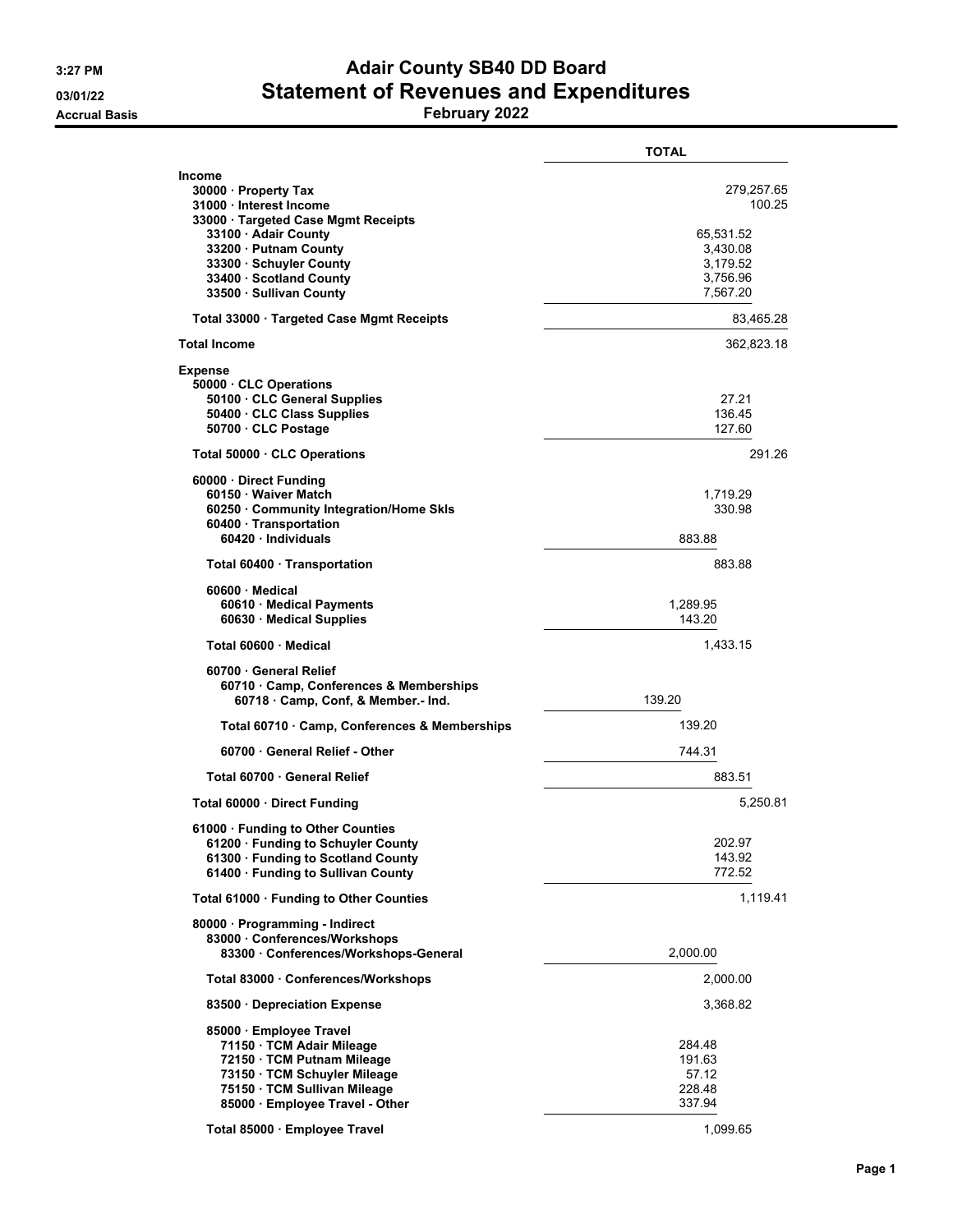## **3:27 PM Adair County SB40 DD Board 03/01/22 Statement of Revenues and Expenditures**

**Accrual Basis February 2022**

|                                                                                                                                                                                                                                                                                                         | TOTAL                                                                                                     |
|---------------------------------------------------------------------------------------------------------------------------------------------------------------------------------------------------------------------------------------------------------------------------------------------------------|-----------------------------------------------------------------------------------------------------------|
| 87000 Office Expenses<br>87100 Office Supplies                                                                                                                                                                                                                                                          |                                                                                                           |
| 87120 Office Supplies-McPherson<br>87130 Office Supplies- PPE                                                                                                                                                                                                                                           | 1,595.54<br>0.00                                                                                          |
| Total 87100 · Office Supplies                                                                                                                                                                                                                                                                           | 1.595.54                                                                                                  |
| 87200 Postage<br>87210 Postage-General<br>87220 · Postage-TCM                                                                                                                                                                                                                                           | 87.00<br>87.00                                                                                            |
| Total 87200 · Postage                                                                                                                                                                                                                                                                                   | 174.00                                                                                                    |
| 87400 Copier<br>87420 Copier-McPherson                                                                                                                                                                                                                                                                  | 249.36                                                                                                    |
| Total 87400 Copier                                                                                                                                                                                                                                                                                      | 249.36                                                                                                    |
| 87700 · Building Maintenance                                                                                                                                                                                                                                                                            |                                                                                                           |
| 87710 Janitorial<br>87711 · Janitorial-Country Club<br>87712 · Janitorial-McPherson                                                                                                                                                                                                                     | 85.18<br>2,601.18                                                                                         |
| Total 87710 Janitorial                                                                                                                                                                                                                                                                                  | 2.686.36                                                                                                  |
| 87715 · Elevator/Lift Expense<br>87730 · Snow Removal<br>87731 · Snow Removal-Country Club                                                                                                                                                                                                              | 500.00<br>495.00                                                                                          |
| 87732 · Snow Removal-McPherson                                                                                                                                                                                                                                                                          | 495.00                                                                                                    |
| Total 87730 · Snow Removal                                                                                                                                                                                                                                                                              | 990.00                                                                                                    |
| Total 87700 · Building Maintenance                                                                                                                                                                                                                                                                      | 4,176.36                                                                                                  |
| 87800 · Software & Technology<br>87830 · Soft & Tech- Managed IT                                                                                                                                                                                                                                        | 10,776.00                                                                                                 |
| Total 87800 · Software & Technology                                                                                                                                                                                                                                                                     | 10,776.00                                                                                                 |
| 87900 · Representative Payee Expense                                                                                                                                                                                                                                                                    | 48.00                                                                                                     |
| Total 87000 Office Expenses                                                                                                                                                                                                                                                                             | 17,019.26                                                                                                 |
| 87500 · Personnel<br>51000 · CLC Personnel                                                                                                                                                                                                                                                              |                                                                                                           |
| 51100 CLC Center Salary Expense<br>51000 CLC Personnel - Other                                                                                                                                                                                                                                          | 3,568.33<br>1,012.40                                                                                      |
| Total 51000 CLC Personnel                                                                                                                                                                                                                                                                               | 4,580.73                                                                                                  |
| 66000 · Payroll Expenses<br>66500 Salary Sick<br>66600 FFCRA Leave<br>66700 Salary Vacation<br>66000 · Payroll Expenses - Other                                                                                                                                                                         | 1,294.13<br>1,065.31<br>938.24<br>7,099.74                                                                |
| Total 66000 · Payroll Expenses                                                                                                                                                                                                                                                                          | 10,397.42                                                                                                 |
| 70300 · TCM Admin Salary<br>71110 · TCM Adair Salary Expense<br>71115 TCM Adair Overtime<br>72110 · TCM Putnam Salary Expense<br>73110 TCM Schuyler Salary Expense<br>74110 · TCM Scotland Salary Expense<br>75110 · TCM Sullivan Salary Expense<br>87510 · Salary Expense<br>87540 · Employee Benefits | 8,012.38<br>29,937.37<br>263.10<br>2,369.12<br>3,916.84<br>2,171.80<br>4,603.60<br>18,548.32<br>25,069.43 |
| Total 87500 · Personnel                                                                                                                                                                                                                                                                                 | 109,870.11                                                                                                |
| 88500 Training                                                                                                                                                                                                                                                                                          | 1,027.43                                                                                                  |
|                                                                                                                                                                                                                                                                                                         |                                                                                                           |